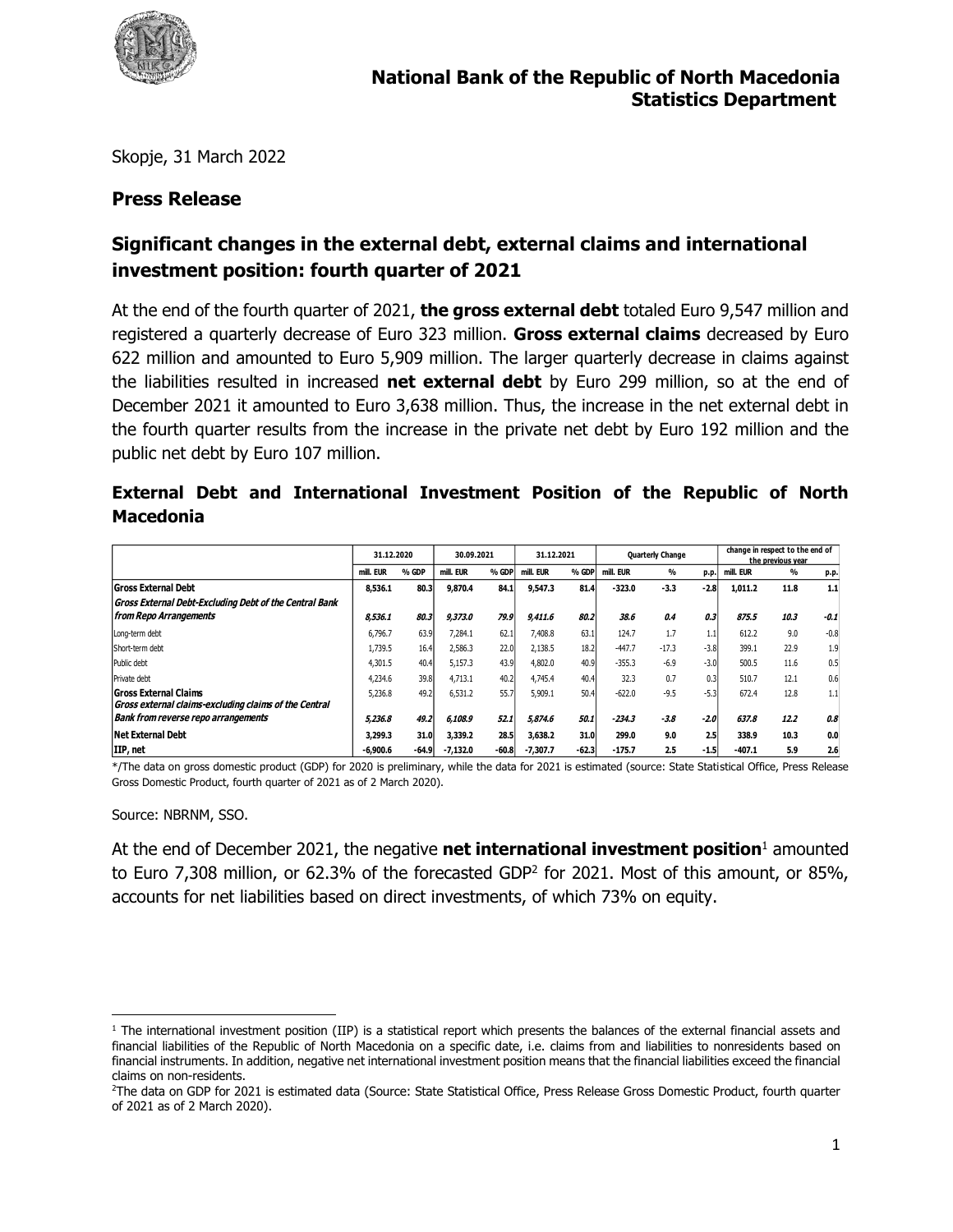

#### **National Bank of the Republic of North Macedonia Statistics Department**

# **Gross external debt**

At the end of December 2021, the gross external debt amounted to Euro 9,547 million (or 81.4% of the estimated GDP), which is a quarterly decrease of Euro 323 million (or by 3.3%). Corrected for the effect of the specific foreign reserves management activities of the central bank<sup>3</sup> from the debt, gross debt registers quarterly increase of Euro 39 million. This quarterly change is a result of the increased private debt (by Euro 32 million) and public debt (by Euro 6 million). The quarterly growth of the private debt is due to the increased debt of private banks (by Euro 84 million) amid decreased liabilities of non-bank private sector (by Euro 39 million) and intercompany lending (by Euro 12 million). The increase in public debt is due to the growth of liabilities of public banks and public enterprises (by Euro 85 million) and the central bank (by Euro 5 million), amid declining liabilities of the government sector by Euro 84 million.



Source: NBRNM, SSO.

 $\overline{\phantom{a}}$ 

Compared to the end of 2020, the gross external debt increased by Euro 1,011 million, or 11.8%. With the effect of the specific activities for managing the foreign reserves of the central bank being excluded, the gross external debt increased by Euro 875 million, amid growth in the private external debt (of Euro 511 million) and the public external debt (of Euro 365 million). The increase in the private debt is due to the increased debt of intercompany lending (by Euro 341 million), non-banking private sector (by Euro 104 million) and private banks (by Euro 66 million). Higher public debt is a result of the growth of the central bank debt (by Euro 170 million), as a result of

<sup>&</sup>lt;sup>3</sup> The specific foreign reserves management activities of the central bank include repo agreements and other foreign reserves management operations. Repo transactions create liabilities (classified under the loan category) that increase gross debt. At the same time, claims created from reverse repo agreements tend to increase gross claims. The NBRNM usually executes these transactions in almost identical amounts. In general, as they are usually concluded simultaneously, they have no effect on the total net external debt, i.e. these transactions usually have a neutral net effect, although there are exceptions, when the concluded transactions are not with the same amount in both directions.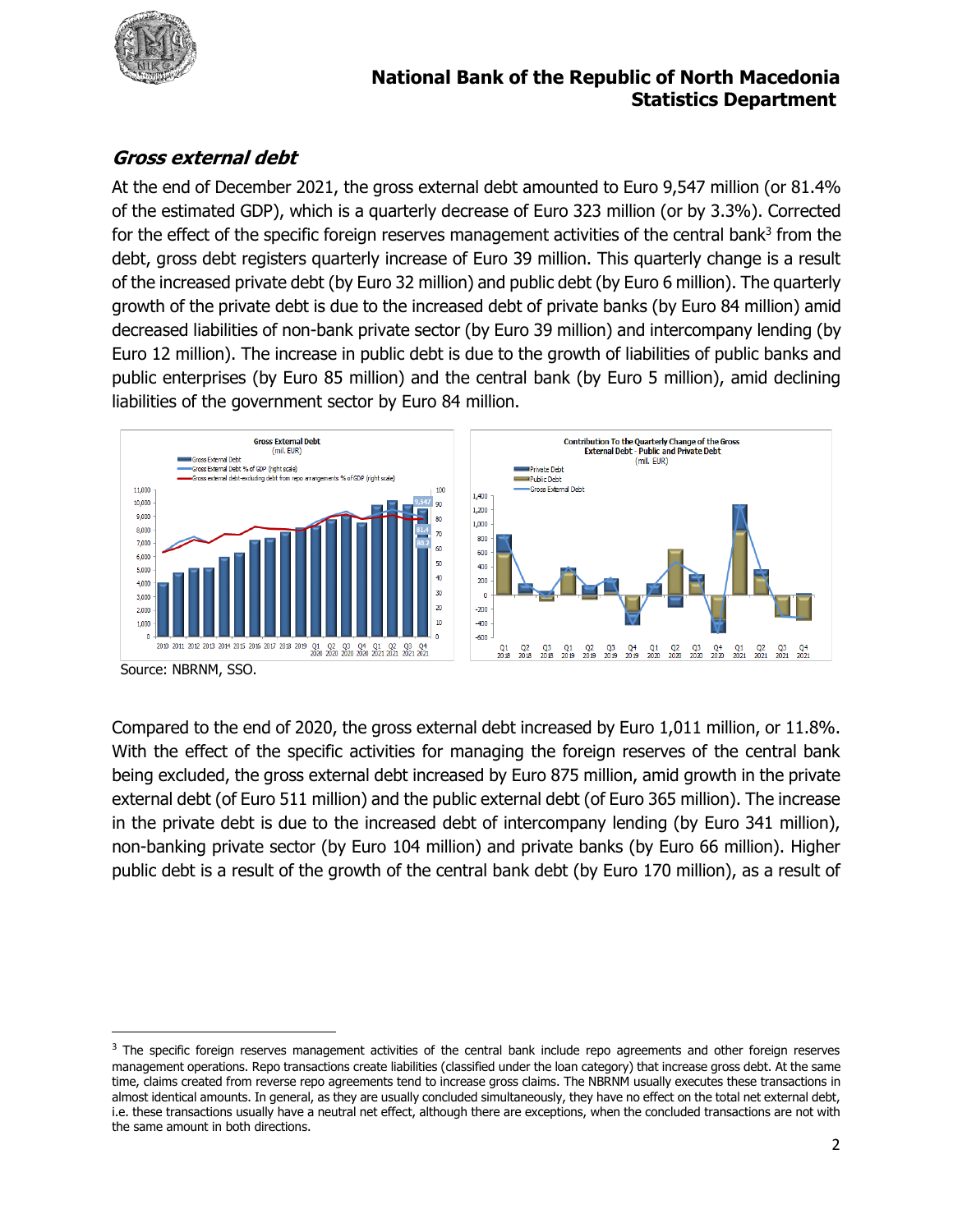

the new SDR allocation, debt growth in the government sector (by Euro 115 million) and in public banks and public enterprises (by Euro 80 million).

### **Gross external claims**

At the end of the fourth quarter of 2021, the gross external claims amounted to Euro 5,909 million (or 50.4% of the estimated GDP) and registered quarterly decrease of Euro 622 million (or by 9.5%). If we exclude the effect of the central bank specific activities related to foreign reserves management, the gross external claims are lower by Euro 234 million and amount to Euro 5,875 million. This quarterly change is a result of the reduced private claims by Euro 160 million and a decline in the public claims by Euro 74 million. The fall in the private claims stems from the reduced claims of intercompany lending (by Euro 269 million) and other sectors (by Euro 24 million), amid growth of the claims of deposit-taking corporations (by Euro 133 million). The decrease in public claims is a result of the declining claims of the central bank.

Compared to the end of the preceding year, the gross external claims increased by Euro 672 million. If the effect of the central bank specific activities related to foreign reserves management is excluded, the gross external claims are higher by Euro 638 million, as a result of increased private and public claims (Euro 369 million and Euro 269 million, respectively). The growth of private claims is explained by the increased claims of other sectors (by Euro 141 million), intercompany lending (by Euro 115 million) and claims of deposit-taking corporations (by Euro 113 million), while the increased public claims reflect the increase in the official foreign reserves of the central bank.



Source: NBRNM, SSO.

# **Net external debt**

As of 31.12.2021, the net external debt equaled Euro 3,638 million (or 31% of the estimated GDP). In the fourth quarter of 2021, the net external debt increased by Euro 299 million, or by 9%. Analyzing the structure, the private net debt (59%) still has a larger share in the total net debt.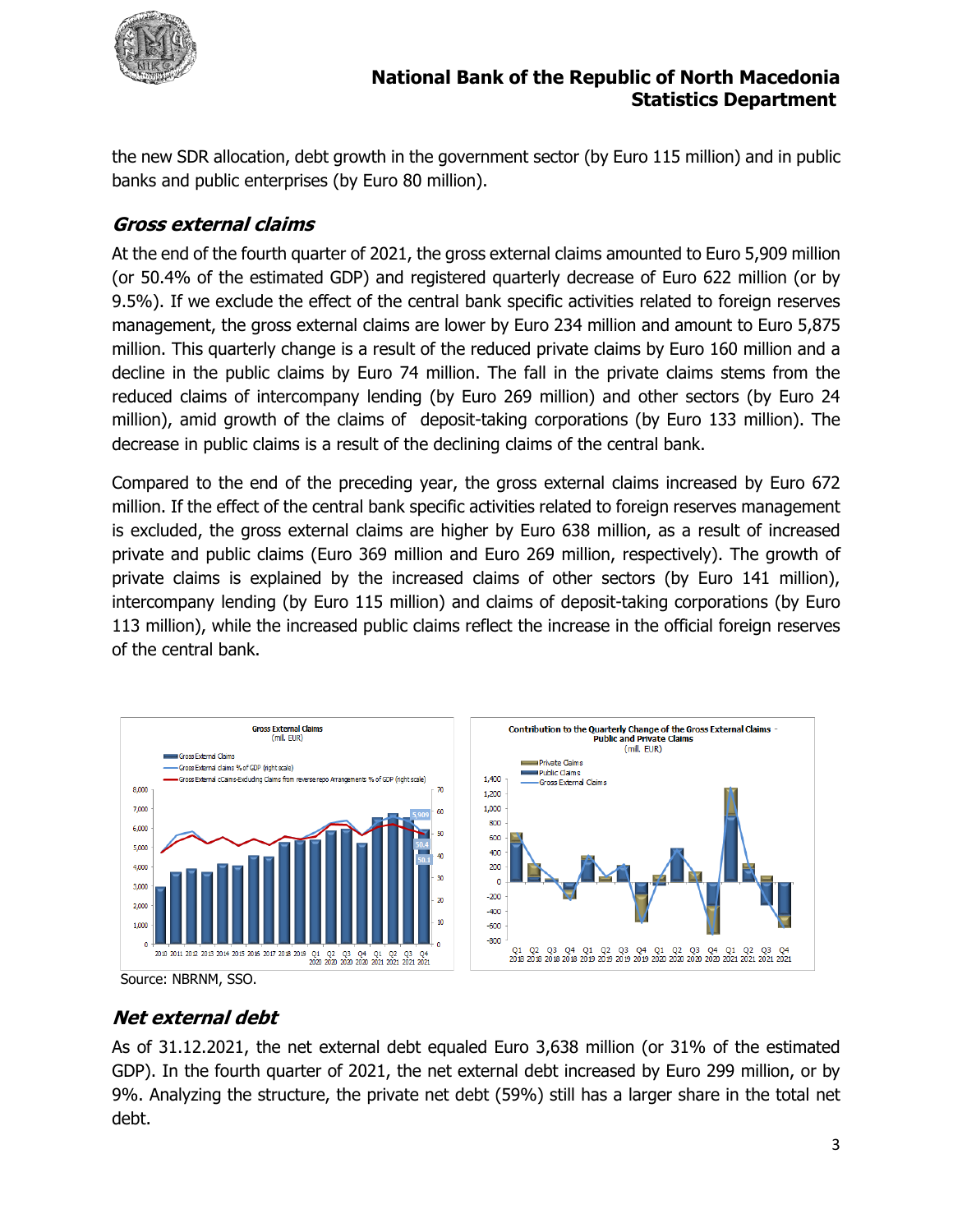

#### **National Bank of the Republic of North Macedonia Statistics Department**

Compared to the end of 2020, the net external debt increased by Euro 339 million (or by 10.3%), given the rise of the net public debt (of Euro 197 million), and of the net private debt (of Euro 142 million).



Source: NBRNM, SSO.

## **International Investment Position, net**

During the fourth quarter of 2021, the negative net international investment position (IIP) increased by Euro 176 million to Euro 7,308 million, which is 62.3% of GDP forecasted for 2021.

The quarterly increase in the negative net IIP results from the faster decrease in assets (by Euro 527 million) compared to the reduced liabilities (by Euro 351 million). Observed by instrument, the net liabilities based on debt instruments increased by Euro 299 million, while net liabilities based on equity instruments decreased by Euro 123 million.

Compared to the end of 2020, the negative net IIP increased by Euro 407 million, as a result of the increase in the net liabilities based on debt instruments (of Euro 339 million) and equity instruments (of Euro 68 million).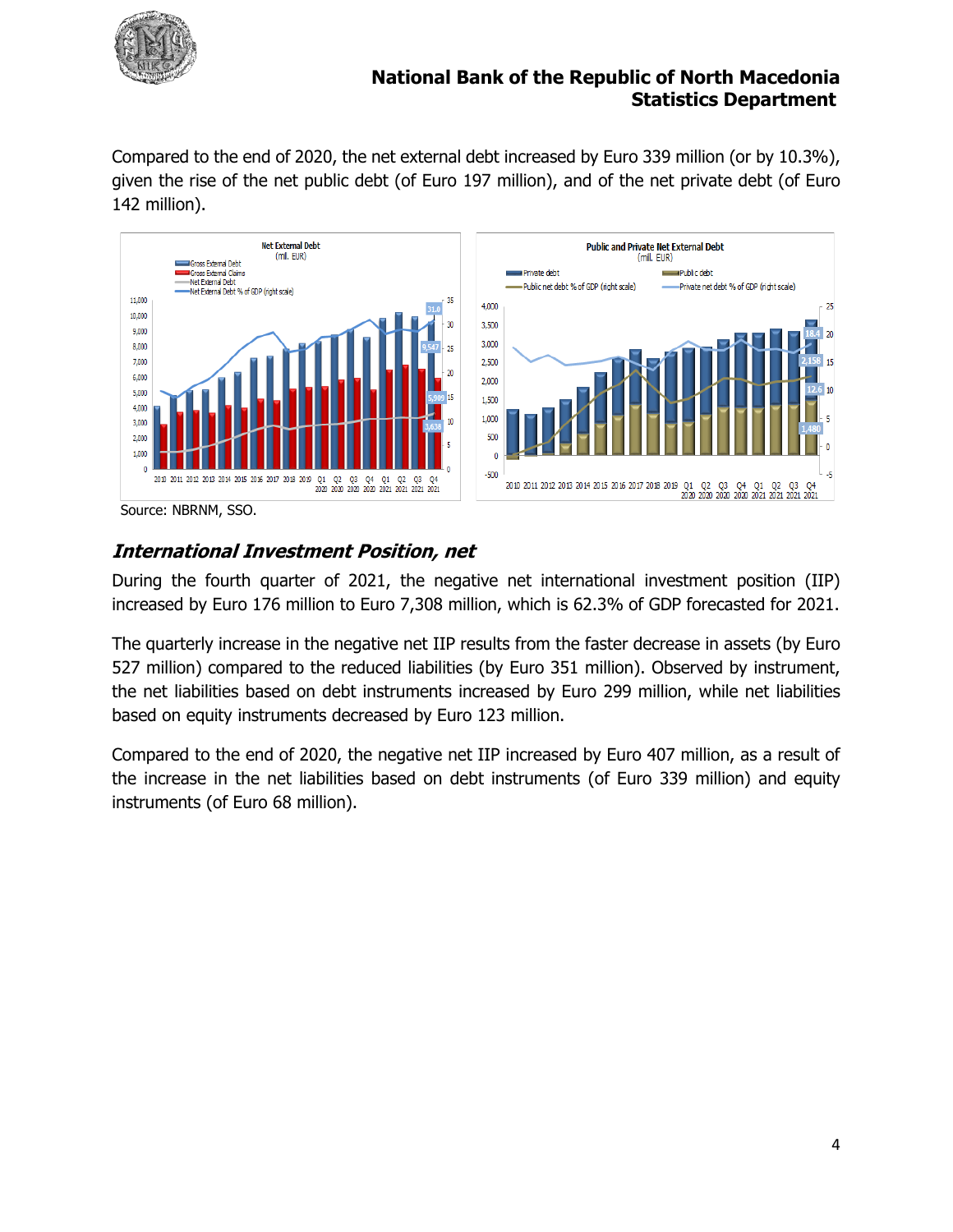

#### **International Investment Position of the Republic of North Macedonia**

(in millions of euros)

| IIP, by instruments                                                                    | 2012           | 2013                             | 2014          | 2015          | 2016           | 2017              | 2018          | 2019          |              |                |                |               | Q1-2020 Q2-2020 Q3-2020 Q4-2020 Q1-2021 Q2-2021 Q3-2021                                 |                |                | 04-2021        |
|----------------------------------------------------------------------------------------|----------------|----------------------------------|---------------|---------------|----------------|-------------------|---------------|---------------|--------------|----------------|----------------|---------------|-----------------------------------------------------------------------------------------|----------------|----------------|----------------|
| <b>Net International Investment Position</b>                                           | $-4,177.6$     | $-4.558.4$ $-4.549.0$ $-5.082.7$ |               |               | $-5,576.0$     | $-5.822.5$        |               |               |              |                |                |               | $-6,039.5$ $-6,458.4$ $-6,590.7$ $-6,570.1$ $-6,728.0$ $-6,900.6$ $-6,961.3$ $-7,141.0$ |                | $-7.132.0$     | $-7.307.7$     |
| Assets                                                                                 | 4,257.5        | 4.082.5                          | 4,634.0       | 4.571.9       | 5.171.3        | 5,157.3           | 5,913.6       | 6,163.8       | 6.180.7      | 6,699.3        | 6,858.4        | 6.172.5       | 7,523.9                                                                                 | 7,819.3        | 7.611.8        | 7,084.8        |
| Direct investment                                                                      | 533.6          | 617.8                            | 475.6         | 655.0         | 811.9          | 967.6             | 896.2         | 936.8         | 1.036.5      | 1.018.7        | 1.060.5        | 784.3         | 1.122.0                                                                                 | 1.121.7        | 1,236.6        | 967.6          |
| Portfolio investment<br>Financial derivatives (other than reserves) and employee stock | 63.1           | 107.7                            | 155.0         | 212.6         | 255.2          | 300.2             | 321.2         | 406.1         | 352.5        | 402.3          | 429.1          | 470.9         | 513.3                                                                                   | 548.2          | 561.7          | 650.0          |
| options                                                                                | 0.0            | 0.0                              | 0.0           | 0.0           | 0.0            | 0.0               | 0.0           | 0.0           | 0.0          | 0.0            | 0.0            | 0.0           | 0.0                                                                                     | 0.0            | 0.0            | 0.0            |
| Other equity                                                                           | 0.0            | 0.9<br>540.0                     | 0.9           | 1.0           | 1.2<br>627.3   | 2.8               | 2.9           | 4.4           | 4.4<br>559.8 | 4.5            | 4.5            | 4.5           | 4.5                                                                                     | 4.5            | 4.3            | 4.1            |
| Currency and deposits<br>Loans                                                         | 537.0<br>246.4 | 91.3                             | 623.6<br>98.2 | 615.4<br>67.1 | 52.1           | 635.5<br>56.1     | 694.0<br>74.5 | 580.0<br>79.1 | 294.5        | 556.7<br>160.2 | 559.1<br>310.8 | 562.9<br>87.3 | 524.3<br>393.0                                                                          | 522.5<br>492.0 | 540.7<br>523.1 | 657.6<br>129.6 |
| Insurance, pension, and standardized quarantee schemes                                 | 0.0            | 0.0                              | 0.0           | 0.0           | 0.0            | 0.0               | 0.0           | 0.0           | 0.0          | 0.0            | 0.0            | 0.0           | 0.0                                                                                     | 0.0            | 0.0            | 0.0            |
| Trade credit and advances                                                              | 684.1          | 730.3                            | 842.7         | 757.4         | 809.6          | 858.8             | 1.057.2       | 894.4         | 915.4        | 916.8          | 1.014.0        | 902.3         | 1.027.4                                                                                 | 1.099.0        | 1.054.0        | 1,031.7        |
| Other accounts receivable/payable                                                      | 0.0            | 1.4                              | 1.5           | 1.7           | 0.5            | 0.1               | 0.5           | 0.3           | 0.3          | 0.4            | 0.2            | 0.4           | 0.3                                                                                     | 0.3            | 0.6            | 0.9            |
| Reserve assets                                                                         | 2,193.3        | 1.993.0                          | 2,436.5       | 2.261.8       | 2.613.4        | 2,336.3           | 2,867.1       | 3,262.6       | 3,017.3      | 3,639.7        | 3,480.2        | 3,359.9       | 3,939.2                                                                                 | 4,031.1        | 3,690.7        | 3,643.3        |
| <b>Liabilities</b>                                                                     | 8,435.1        | 8,640.8                          | 9,183.0       | ٩             | 654.6 10.747.3 | 10.979.8 11.953.0 |               |               |              |                |                |               | 12.622.2 12.771.4 13.269.4 13.586.4 13.073.1 14.485.2 14.960.3 14.743.8 14.392.4        |                |                |                |
| Direct investment                                                                      | 4,146.8        | 4,485.7                          | 4,378.3       | 4.951.3       | 5.392.2        | 5,598.1           | 6,141.3       | 6,580.0       | 6,742.1      | 6,653.9        | 6,729.5        | 6,537.1       | 6.886.2                                                                                 | 7,102.4        | 7,229.4        | 7,189.0        |
| Portfolio investment                                                                   | 408.3          | 253.2                            | 776.6         | 848.8         | 1,362.2        | 1.476.3           | 1.813.2       | 1.730.7       | 1.648.9      | 2.285.7        | 2.287.4        | 2,103.8       | 2.698.7                                                                                 | 2.703.5        | 2,216.1        | 2,150.8        |
| Financial derivatives (other than reserves) and employee stock                         |                |                                  |               |               |                |                   |               |               |              |                |                |               |                                                                                         |                |                |                |
| options                                                                                | 0.0            | 0.0                              | 0.0           | 0.0           | 0.0            | 0.0               | 0.0           | 0.0           | 0.0          | 0.0            | 0.0            | 0.0           | 0.0                                                                                     | 0.0            | 0.0            | 0.0            |
| Other equity                                                                           | 0.0            | 4.1                              | 4.4           | 4.3           | 6.0            | 2.3               | 4.2           | 4.0           | 4.3          | 4.5            | 4.8            | 5.0           | 5.0                                                                                     | 5.0            | 4.9            | 4.9            |
| Currency and deposits                                                                  | 198.7          | 168.4                            | 157.7         | 148.5         | 174.2          | 195.2             | 206.2         | 254.2         | 259.6        | 276.5          | 238.6          | 253.3         | 272.8                                                                                   | 271.0          | 226.2          | 297.3          |
| Loans                                                                                  | 2,771.8        | 2.883.1                          | 3.024.4       | 2.961.7       | 3.014.7        | 2.872.0           | 2.883.4       | 3,100.9       | 3,180.8      | 3.195.4        | 3.390.6        | 3.267.2       | 3.616.9                                                                                 | 3,850.6        | 3.876.5        | 3,597.4        |
| Insurance, pension, and standardized quarantee schemes                                 | 0.0            | 0.0                              | 0.0           | 0.0           | 0.0            | 0.0               | 0.0           | 0.0           | 0.0          | 0.0            | 0.0            | 0.0           | 0.0                                                                                     | 0.0            | 0.0            | 0.0            |
| Trade credit and advances                                                              | 832.8          | 773.2                            | 763.4         | 656.7         | 714.6          | 757.7             | 824.8         | 871.1         | 854.5        | 773.3          | 856.6          | 827.8         | 926.4                                                                                   | 949.1          | 948.6          | 905.7          |
| Other accounts receivable/payable                                                      | 0.0            | 0.0                              | 0.0           | 0.0           | 0.0            | 0.0               | 0.0           | 0.0           | 0.0          | 0.0            | 0.0            | 1.4           | 0.0                                                                                     | 0.0            | 0.0            | 0.0            |
| Special drawing rights (Net incurrence of liabilities)<br>.                            | 76.7           | 73.2                             | 78.2          | 83.2          | 83.2           | 78.2              | 79.8          | 81.3          | 81.3         | 80.0           | 78.9           | 77.4          | 79.2                                                                                    | 78.7           | 241.9          | 247.3          |

Source: NBRNM.



Source: NBRNM, SSO.

#### **Data revisions**

The data on the gross external debt and claims in this press release contain regular data revisions for the period January - September 2021. Changes in gross external debt and claims arise from the improved coverage of data on trade credits, advances and loans. Regarding the direction of changes, in the first two quarters of 2021, the revision of the data led to increase in the gross external debt of Euro 0.6 million and Euro 1.7 million, respectively, while in the third quarter the gross external debt remained almost unchanged. Gross external claims increased in the first and